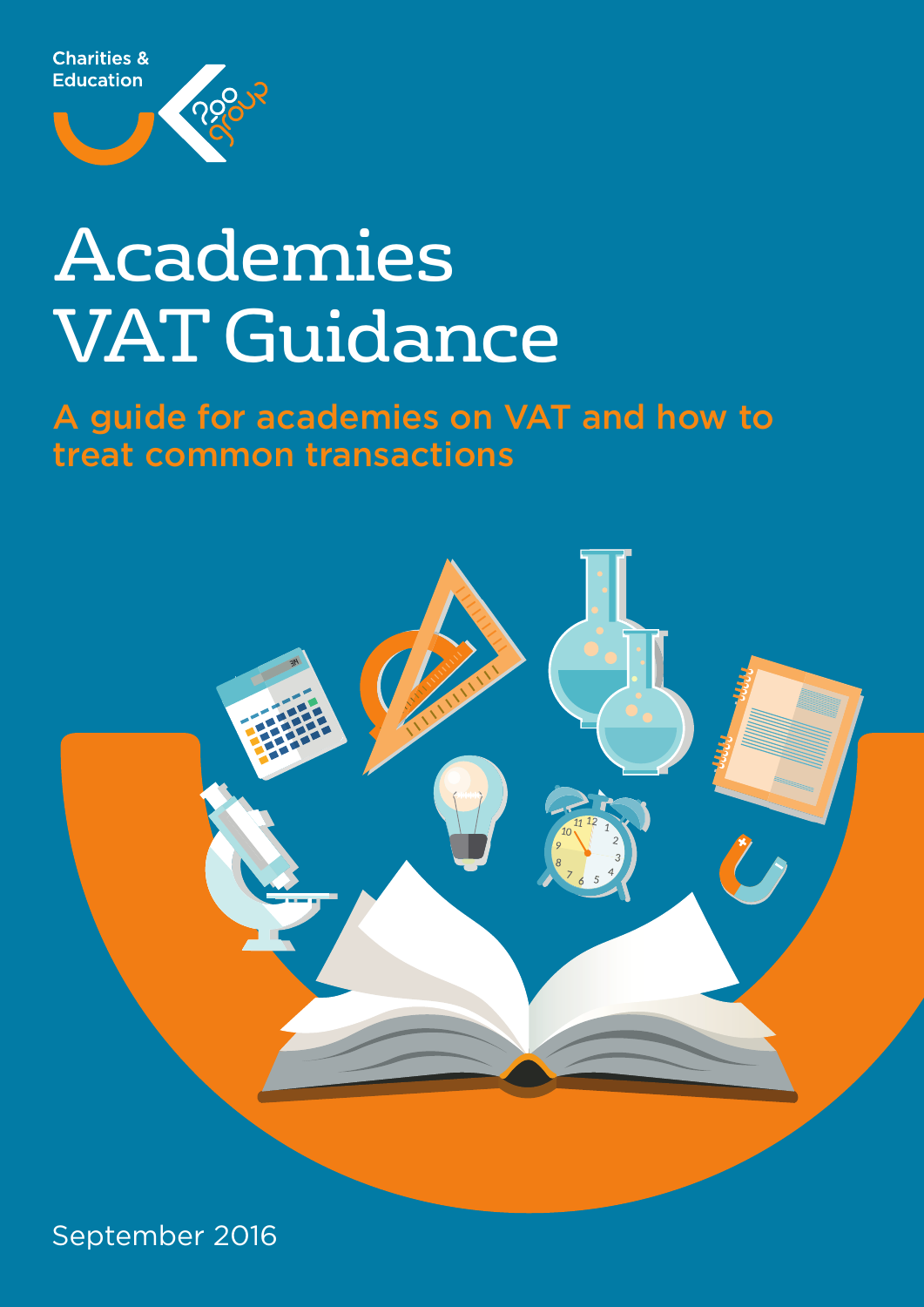## **TABLE OF CONTENTS**

| 1.1 |       |                                                                           |
|-----|-------|---------------------------------------------------------------------------|
| 1.2 |       |                                                                           |
| 1.3 |       |                                                                           |
| 1.4 |       |                                                                           |
| 1.5 |       |                                                                           |
| 1.6 |       |                                                                           |
| 2.  |       |                                                                           |
| 3.  |       |                                                                           |
| 3.1 |       |                                                                           |
| 3.2 |       |                                                                           |
| 4.  |       |                                                                           |
| 4.1 |       |                                                                           |
| 4.2 |       |                                                                           |
| 4.3 |       |                                                                           |
| 5.  |       |                                                                           |
| 5.1 |       |                                                                           |
| 5.2 |       |                                                                           |
| 5.3 |       |                                                                           |
| 5.4 |       |                                                                           |
| 5.5 |       |                                                                           |
|     | 5.5.1 |                                                                           |
|     | 5.5.2 |                                                                           |
| 5.6 |       |                                                                           |
|     | 5.6.1 |                                                                           |
| 6.  |       |                                                                           |
| 6.1 |       |                                                                           |
| 6.2 |       |                                                                           |
| 6.3 |       |                                                                           |
| 6.4 |       |                                                                           |
| 7.  |       |                                                                           |
| 7.1 |       |                                                                           |
|     | 7.1.1 | Supply of secretarial, administrative or financial management services  9 |
|     | 7.1.2 |                                                                           |

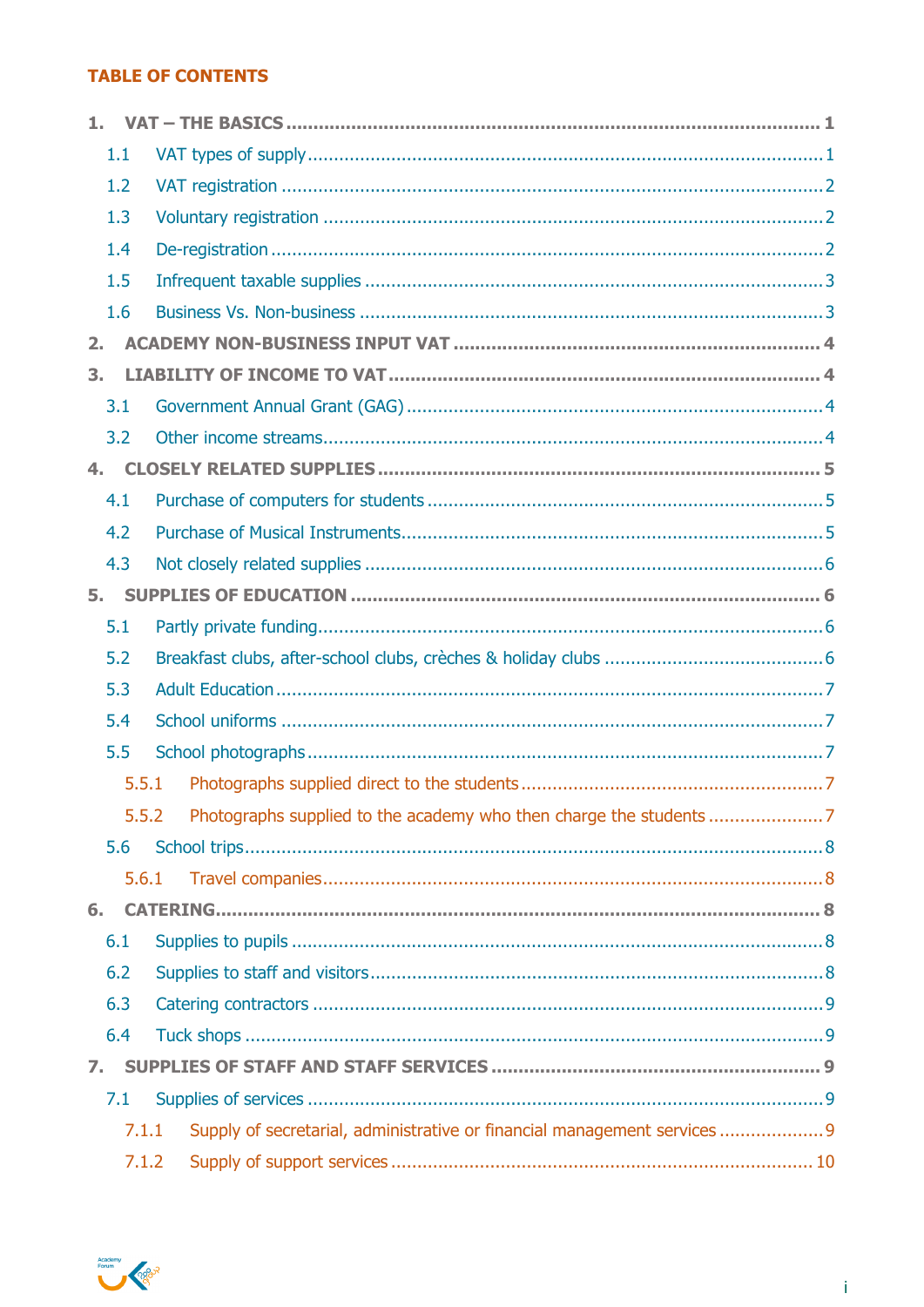|    | 7.2   |  |  |  |  |  |  |
|----|-------|--|--|--|--|--|--|
|    | 7.2.1 |  |  |  |  |  |  |
|    | 7.2.2 |  |  |  |  |  |  |
| 8. |       |  |  |  |  |  |  |
|    | 8.1   |  |  |  |  |  |  |
|    | 8.1.1 |  |  |  |  |  |  |
|    | 8.1.2 |  |  |  |  |  |  |
|    | 8.2   |  |  |  |  |  |  |
|    | 8.3   |  |  |  |  |  |  |
| 9. |       |  |  |  |  |  |  |
|    | 9.1   |  |  |  |  |  |  |
|    |       |  |  |  |  |  |  |
|    | 10.1  |  |  |  |  |  |  |
|    | 10.2  |  |  |  |  |  |  |
|    |       |  |  |  |  |  |  |
|    |       |  |  |  |  |  |  |
|    |       |  |  |  |  |  |  |
|    |       |  |  |  |  |  |  |
|    |       |  |  |  |  |  |  |

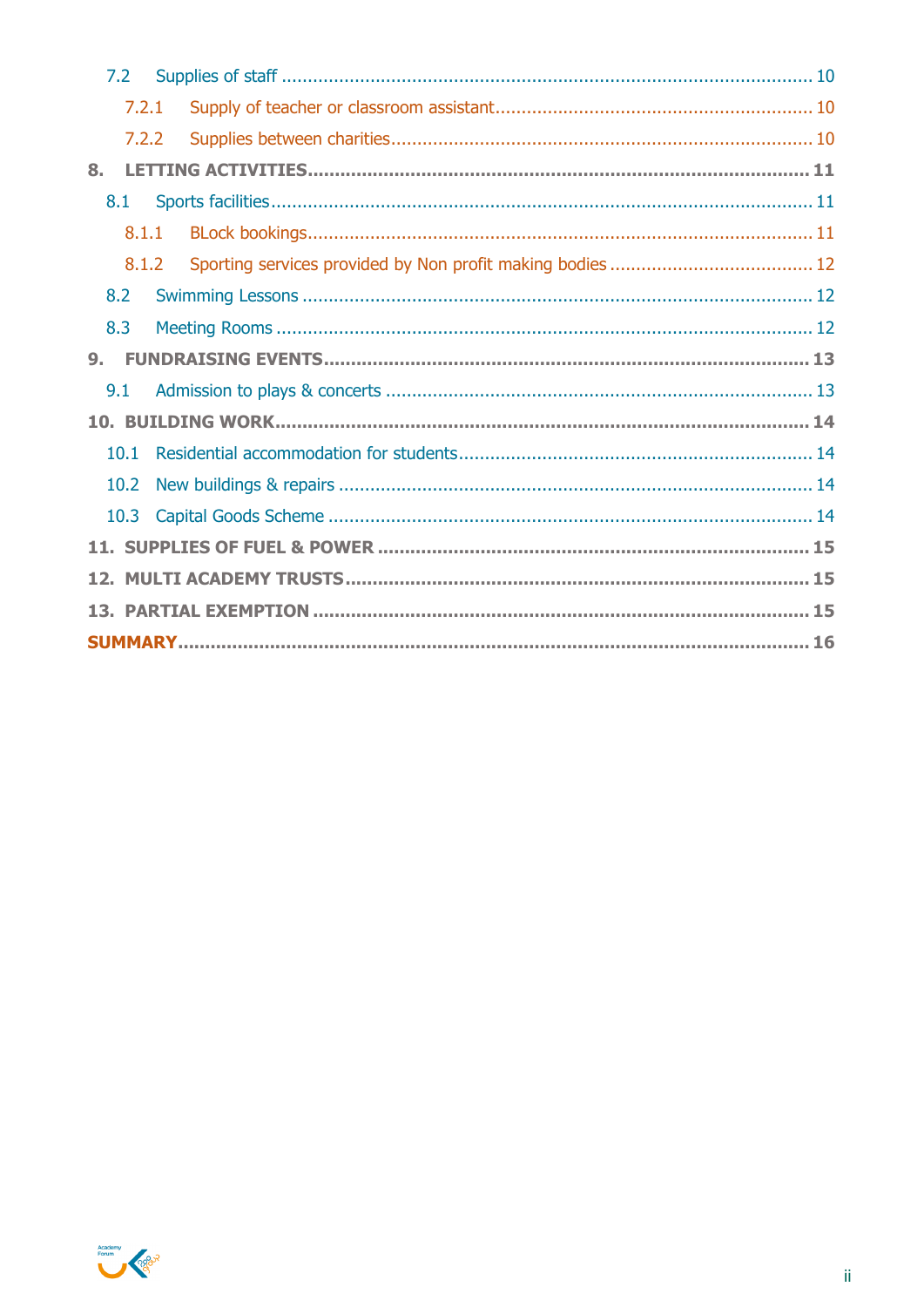**Academy VAT** can be rather complicated. This briefing highlights the main areas to consider when determining if VAT should be charged or reclaimed on certain transactions.

#### **1. VAT – THE BASICS**

- **Input** VAT = VAT on purchases made by the Academy (goods / services coming **IN**)
- **Output** VAT = VAT on sales made by the Academy (goods / services going **OUT**)

#### **1.1 VAT types of supply**

VAT is generally recoverable on taxable business activities. There are 5 types of supply:

**Standard rate** Output VAT is chargeable at 20%, and input VAT is recoverable on purchases related to the standard rated supply. For example: Computers and office equipment. **Reduced Rate** Output VAT is chargeable at 5%, and input VAT is recoverable on purchases related to the reduced rated supply. For example: Energy saving materials and domestic fuel. **Zero Rate** VAT is chargeable at 0%, and input VAT is recoverable on purchases related to the zero rated supply. For example: Food, books, newspapers and construction of certain buildings. **Exempt** No output tax is payable, but no input VAT is recoverable on purchases related to the exempt supply (subject to other taxable supplies and deminimis limits). For example: Insurance, education (by way of business) and land. **Outside the scope** No output or input VAT is payable under any circumstance. A transaction is outside the scope if it is: • made by someone who is not a taxable person; • not made in the course or furtherance of business; • potentially subject to other taxes. For example: Wages payments and fees fixed by law (congestion charge,

MOT).

The examples given are only indications of a general supply. VAT legislation is quite specific about how the law applies to individual items.

Output VAT may only be charged by an academy if it is registered for VAT.

Input VAT may only be recovered where:

- it has been correctly charged:
- the supply has been made to the Academy;
- the required evidence is retained (for example the invoice).

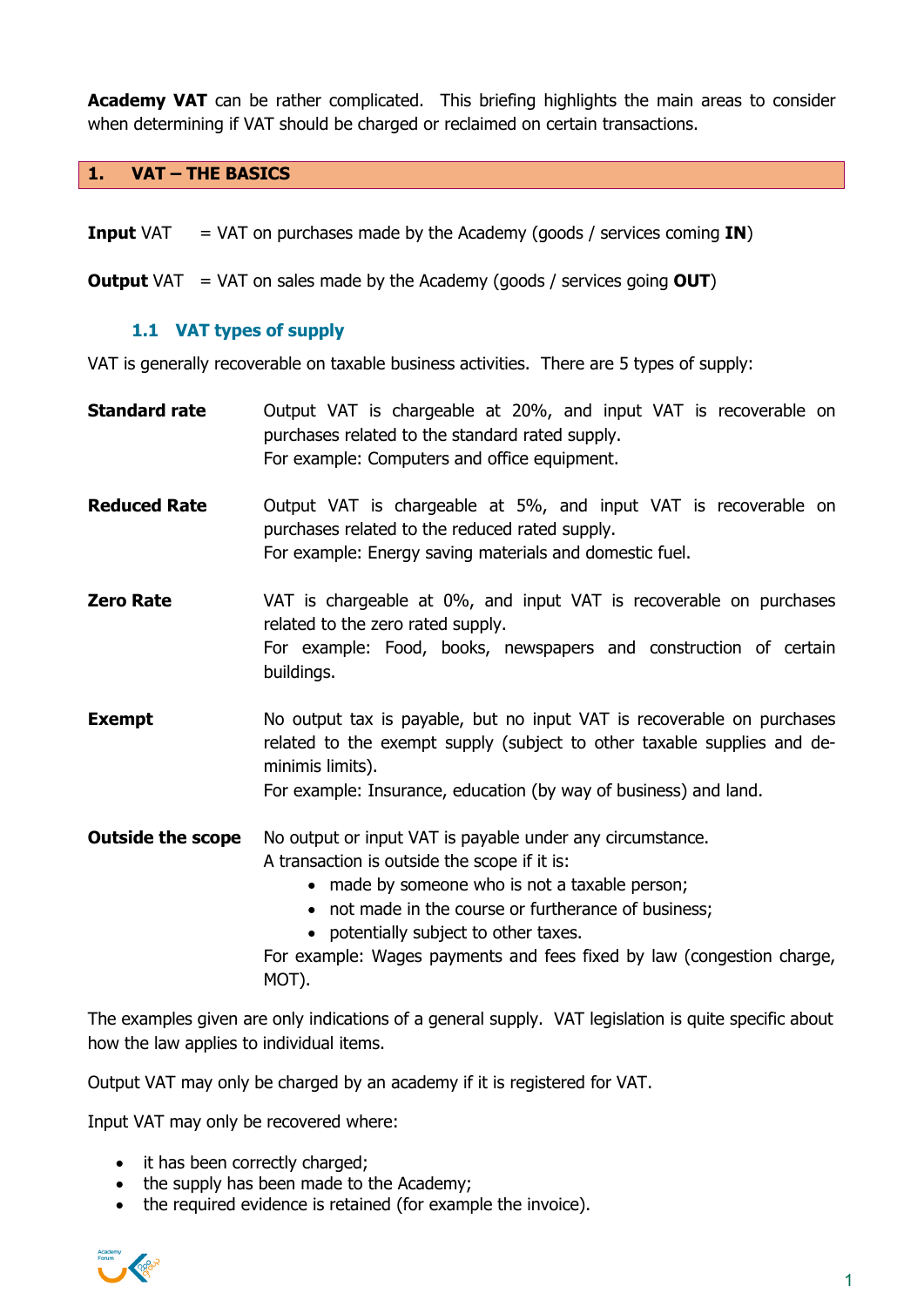## **1.2 VAT registration**

There are two tests that need to be considered:

**Historic test** If, at the end of any month, your business taxable income (standard, reduced and zero rated supplies) in the 12-month period then ended has exceeded the threshold (£83,000 FY2016) then you must register within 30 days of the end of that month. The registration would take effect from the end of the month following the month in which the threshold is exceeded. For example, if the threshold is exceeded in November 2016, you must register by 31 December 2016 and the registration would take effect from 1 January 2017.

Registration under the historic test may not be required if the taxable turnover during the next 12 months will not exceed the de-registration threshold (£81,000 FY2016).

**Future test** If, at any time, your business taxable income is expected to exceed the threshold (£83,000 FY2016) within a period of 30 days alone then you must register. Registration is required by the end of the 30-day period in which the threshold is expected to be exceeded and will take effect immediately.

As an academy is likely to be in regular repayment of VAT you can opt to submit either monthly or quarterly VAT returns, whichever most suits your circumstances. By moving to monthly returns, an academy can help ease the pressure on its cash flow; however, this means submitting 12 returns a year instead of 4 which increases the admin burden on the Academy.

## **VAT can only be charged on taxable supplies if the Academy is VAT registered.**

VAT registered entities have to submit their VAT returns electronically. The registration and submission process is operated through the **HM Revenue & Customs Online Services** portal. Randall & Payne LLP are able to assist with the registration and submission of VAT returns if required.

Dealing with VAT returns can be a time consuming process, depending upon the number and complexity of the transactions involved. If you have very few taxable supplies and the business specific VAT is minimal, then you may decide not to register and suffer a small loss in recoverable input VAT on those taxable supplies. Non-business input VAT can still be recovered through a paper-based system (see section 1.5).

## **1.3 Voluntary registration**

If you are making taxable supplies below the registration threshold, you may apply for voluntary registration. You will then become VAT registered from a mutually agreed date with HM Revenue & Customs (HMRC). This will allow you to recover input VAT even though your taxable supplies may be minimal.

## **1.4 De-registration**

VAT registration is no longer required if at any time HMRC are satisfied that the value of your taxable supplies in the next 12 months will fall below the threshold (£81,000 FY2016). You may however opt to remain VAT registered if it is in your best interest.

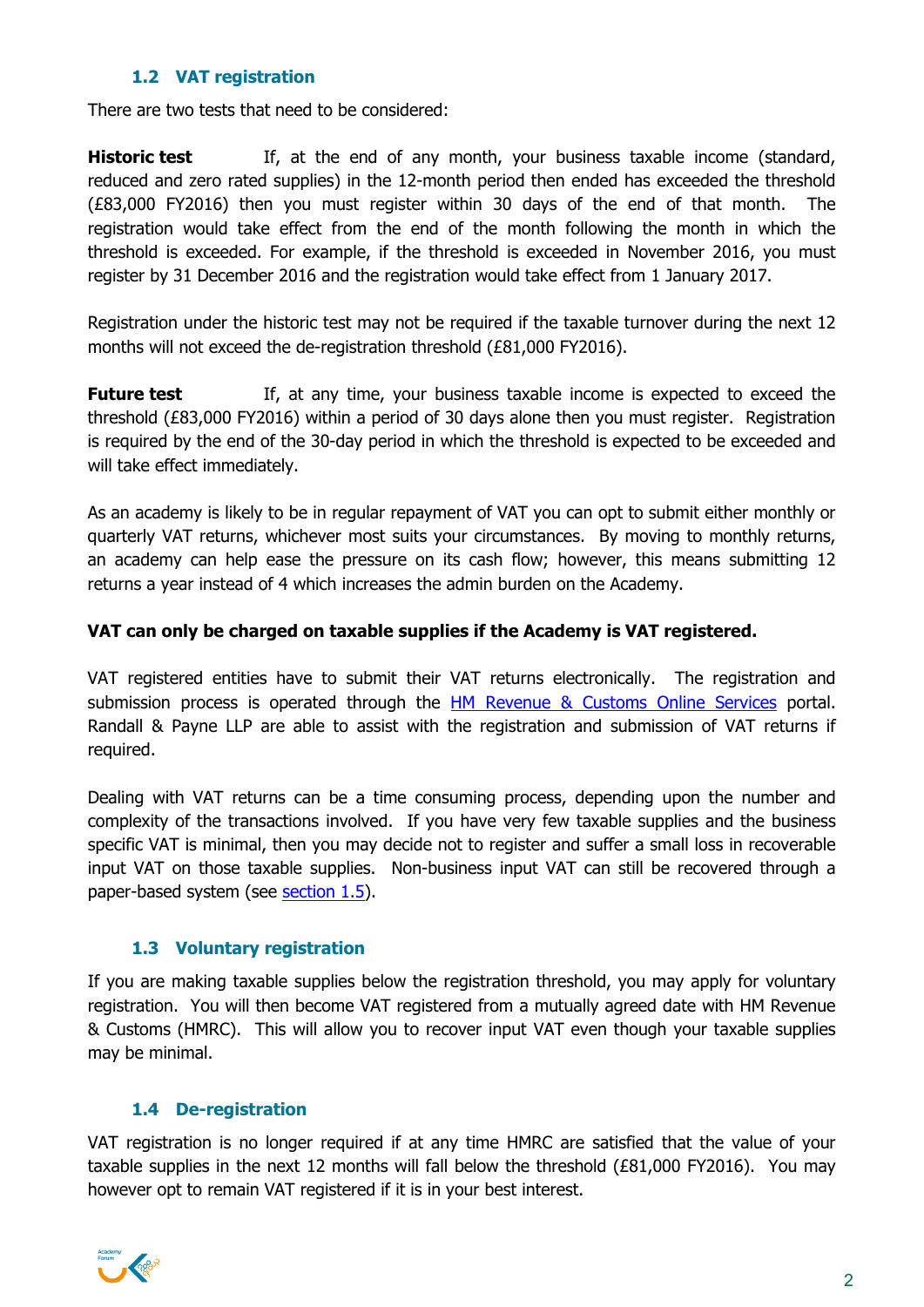## **1.5 Infrequent taxable supplies**

As an Academy, if you only have "infrequent or minimal" taxable supplies and you choose not to be VAT registered, you can reclaim input VAT without registering. Input VAT is recoverable, where it relates specifically to the provision of non-business education, subject to normal rules. An unregistered body must submit its claim within four years of the end of the month in which it received the supply, but academies may only claim the VAT they have incurred since 1 April 2011.

In order to claim under this method, HMRC form VAT 126 should be used. This form can be used on a monthly basis.

It is important to note that by not registering for VAT, you cannot claim the input VAT relating to your business activities. The VAT refund scheme for academies in only concerned with input VAT relating to the non-business activities of an academy.

#### **1.6 Business Vs. Non-business**

#### HMRC Brief 02/05

There is no defined list of what is and is not a business activity, therefore the meaning of "business" or "economic activity" has emerged from case law. This has given rise to the business test, consisting of six indicators that are characteristic of business activity. The indicators are:

- 1. Is the activity a **serious undertaking** and **earnestly pursued**?
- 2. Is the activity an **occupation or function** that is **actively pursued** with reasonable consistency?
- 3. Does the activity have a certain measure of substance in terms of the **value of taxable supplies** made?
- 4. Is the activity **conducted in a regular manner** and on sound and **recognised business principles**?
- 5. Is the activity predominantly concerned with the making of **taxable supplies for a consideration**?
- 6. Are the taxable supplies of a kind which, subject to differences of detail, are commonly made by those who seek to **profit** from them?

Note that not all businesses will display all of the above indicators; they are merely a guide.

In general, a business that seeks to undertake the provision of taxable supplies for a consideration with a view to making a profit is likely to be a business activity. As an example this could apply to the letting of an academy sports hall to an outside club.

You will note in the following sections that the supply of grant funded education is non-business.

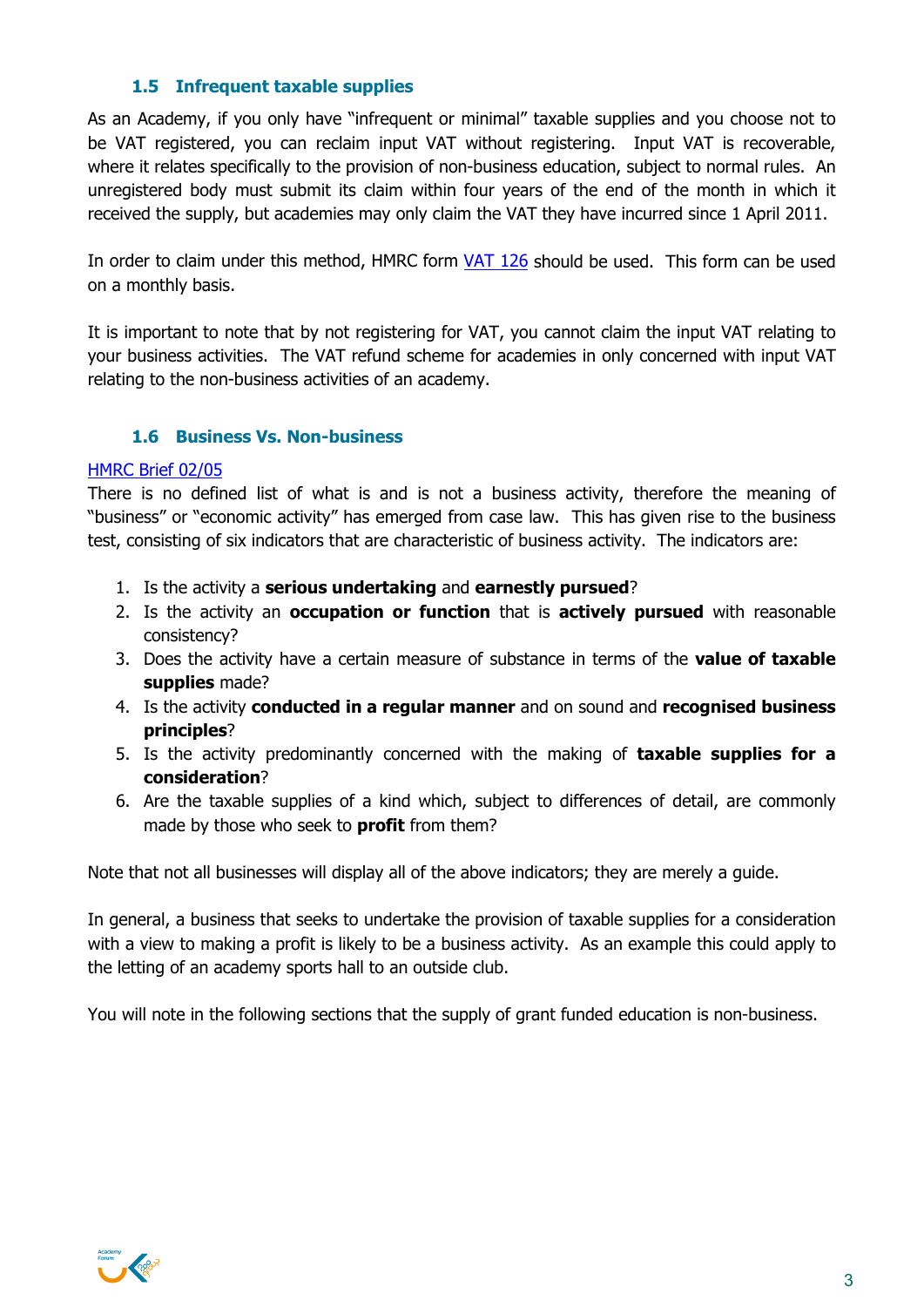#### **2. ACADEMY NON-BUSINESS INPUT VAT**

State & Academy school education is typically a non-business activity as there is no charge for the education provided; therefore, no taxable supply is made. VAT is not usually recoverable in relation to the supply of a non-business activity. The Finance Act 2011 introduced a new section into the VAT Act (33B) which allows academies to reclaim VAT incurred from 1 April 2011 on the provision of non-business education.

As a result of the Finance Act change, all VAT incurred on goods and services purchased which are used in connection with the education taught at an academy can be reclaimed from HMRC. VAT can also be recovered on purchases, acquisitions and imports which are used for any other nonbusiness activities.

"The proposal is designed to be tax neutral, putting academies in the same position as schools under local authority control. Most academies will be VAT registered and will submit VAT returns, through which the refund will be claimed. This should have a minimal effect on current record-keeping requirements imposed on maintained schools if they choose to convert to academies" HMRC Impact Assessment, March 2011

#### **3. LIABILITY OF INCOME TO VAT**

#### **3.1 Government Annual Grant (GAG)**

Government funding is classified as non-business; it is outside the scope of VAT and therefore is not subject to any VAT. This includes all the Government Annual Grants, Capital Grants etc. that an academy will receive and should not be included on the VAT return.

#### **3.2 Other income streams**

These may include income from the letting of buildings, rooms, sports facilities and sports fields. These income streams need to be looked at on an individual basis as they may be classified as non-business, taxable (standard, reduced or zero rated), or exempt.

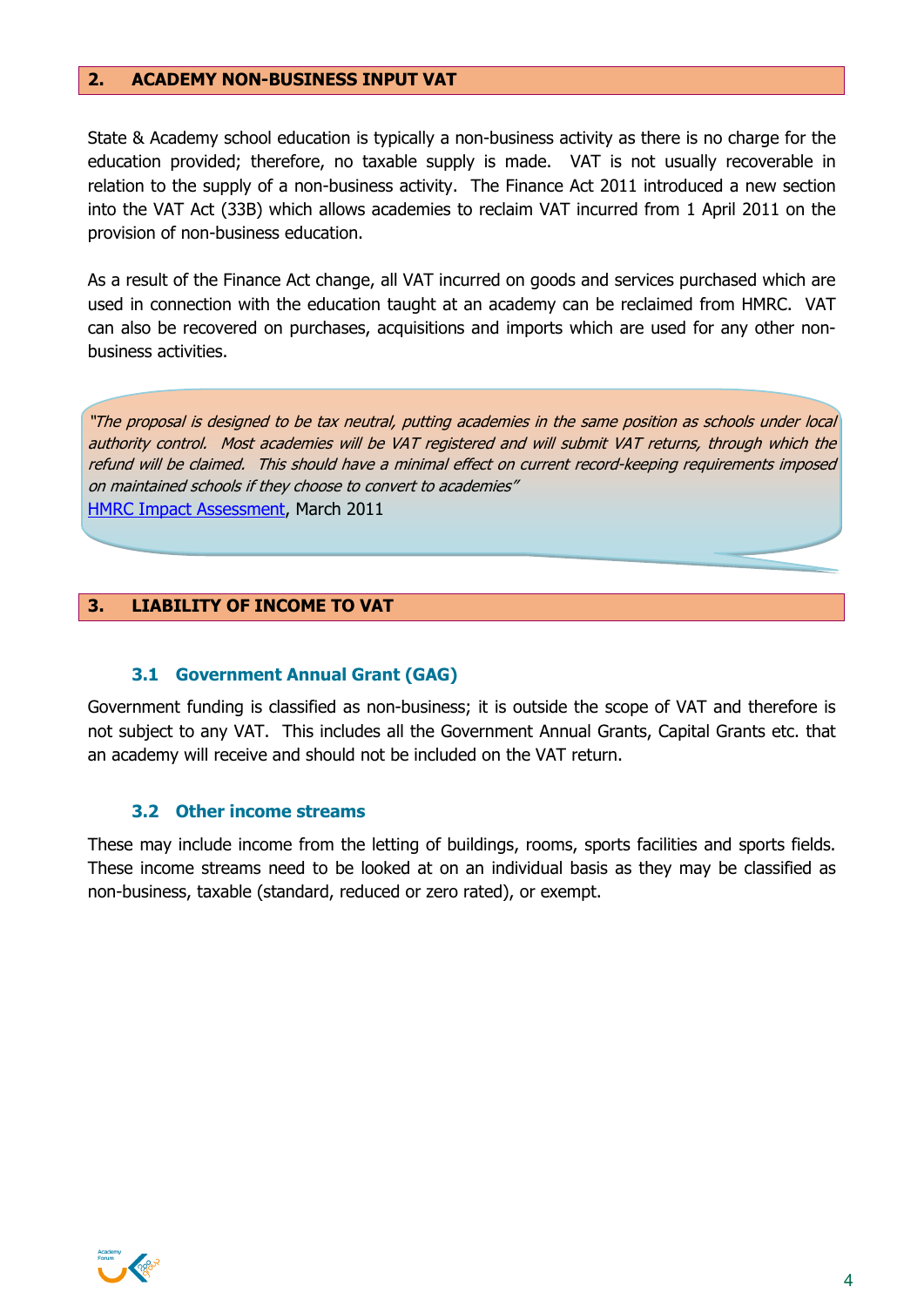#### **4. CLOSELY RELATED SUPPLIES**

In general terms "closely related" refers only to goods and services that are:

- for the direct use of the pupil, student or trainee; **and**
- necessary for delivering the education to that person.

For an academy this will typically include the following areas:

- accommodation
- catering (ref. section 6)
- transport
- school trips
- field trips

Closely related supplies will follow the liability of the main supply of the academy which therefore makes them non-business. All associated input VAT can therefore be reclaimed on these activities.

#### **4.1 Purchase of computers for students**

The purchase of computers and subsequent resale to pupils could fall under the rules of closely related supplies. The academy may purchase the computer and recover the input VAT paid. The subsequent sale to the student could fall outside the scope of VAT and therefore no output VAT need be charged. However, there are strict rules governing this area, including the requirement that the computer must be used directly by the student in connection with lessons, and is necessary for delivering the education to him/her. It is therefore recommended that records are retained as evidence of the direct educational use (i.e. specific software for specific classes).

#### **4.2 Purchase of Musical Instruments**

The Assisted Instrument Purchase Scheme (AIPS) was originally set up for Local Authorities to reclaim VAT on musical instruments and then be able to lease them to the student without charging any VAT, thereby reducing the cost to the student.

The legislation surrounding the AIPS scheme does not refer to academies being entitled to use it in the same way as an LA maintained school, however it is known that HMRC have confirmed that academies can recover VAT on musical instruments where they are closely related to the education provided and for the use of pupils in school music lessons or in school orchestras. The instrument can also be sold on to the student without charging VAT, provided that it is sold at or below cost and for use of pupils in school music lessons or in school orchestras. This should qualify as a "closely related supply" and therefore be included as non-business supply.

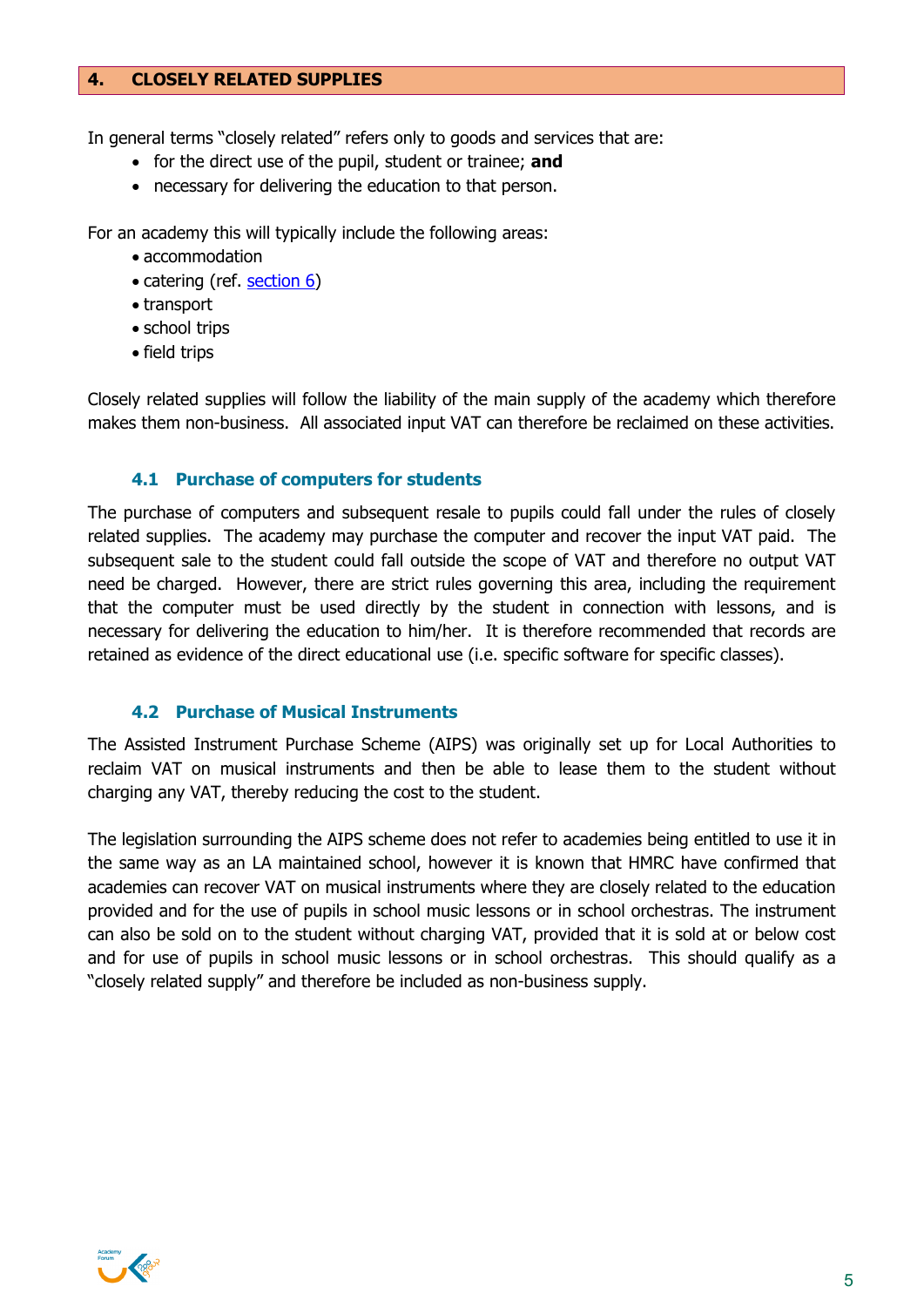## **4.3 Not closely related supplies**

Some activities may appear to be a closely related supply, but are specifically not included. These usually arise when goods / services are sold to staff or, are not wholly necessary for delivering education.

Some examples would be:

- supplies to staff (including tutors on summer schools) and to other non-students;
- sales of goods from school shops, campus shops and student bars;
- sales from vending machines:
- sales of goods not needed for regular use in class;
- separately charged laundry and other personal services;
- sales of school uniforms and sports clothing (discussed later);
- admission charges (other than for taking part in sports activities) for example, admission to plays, concerts, dances, sporting venues, exhibitions, museums and zoos;
- administration and management services;
- commission for allowing sales by outside organisations at an educational establishment.

As these items are not closely related supplies they are a business activity. If an academy is VAT registered, then output VAT should be charged on their supply at the appropriate rate and input VAT can be recovered on the related purchases.

## **5. SUPPLIES OF EDUCATION**

## **5.1 Partly private funding**

As mentioned in section 3.1, the government grant is outside the scope of VAT. This remains true, provided the education is wholly funded by the grant. If the education provided is funded by a combination of government grants and making a charge, it is classified as a supply for VAT purposes and treated as exempt.

Donations made to the academy by parents / students are not a business activity provided they are clearly voluntary and not a requirement to attend the academy. Donations are outside the scope of VAT and therefore no VAT is chargeable.

## **5.2 Breakfast clubs, after-school clubs, crèches & holiday clubs**

## VAT notice 701/2

Clubs within an academy (run between 8am and 6pm) are classified as non-business and are not subject to VAT provided the club operates on **a not-for-profit basis** – this should apply generally to most clubs. Input VAT is fully recoverable on related purchases. Charges can be made provided the club is not operated intentionally to make a profit.

Nurseries and holiday clubs are exempt from VAT as they are classified as welfare services. VAT is recoverable subject to the partial exemption rules (section 13). This exemption does not include activity based clubs such as dance classes.

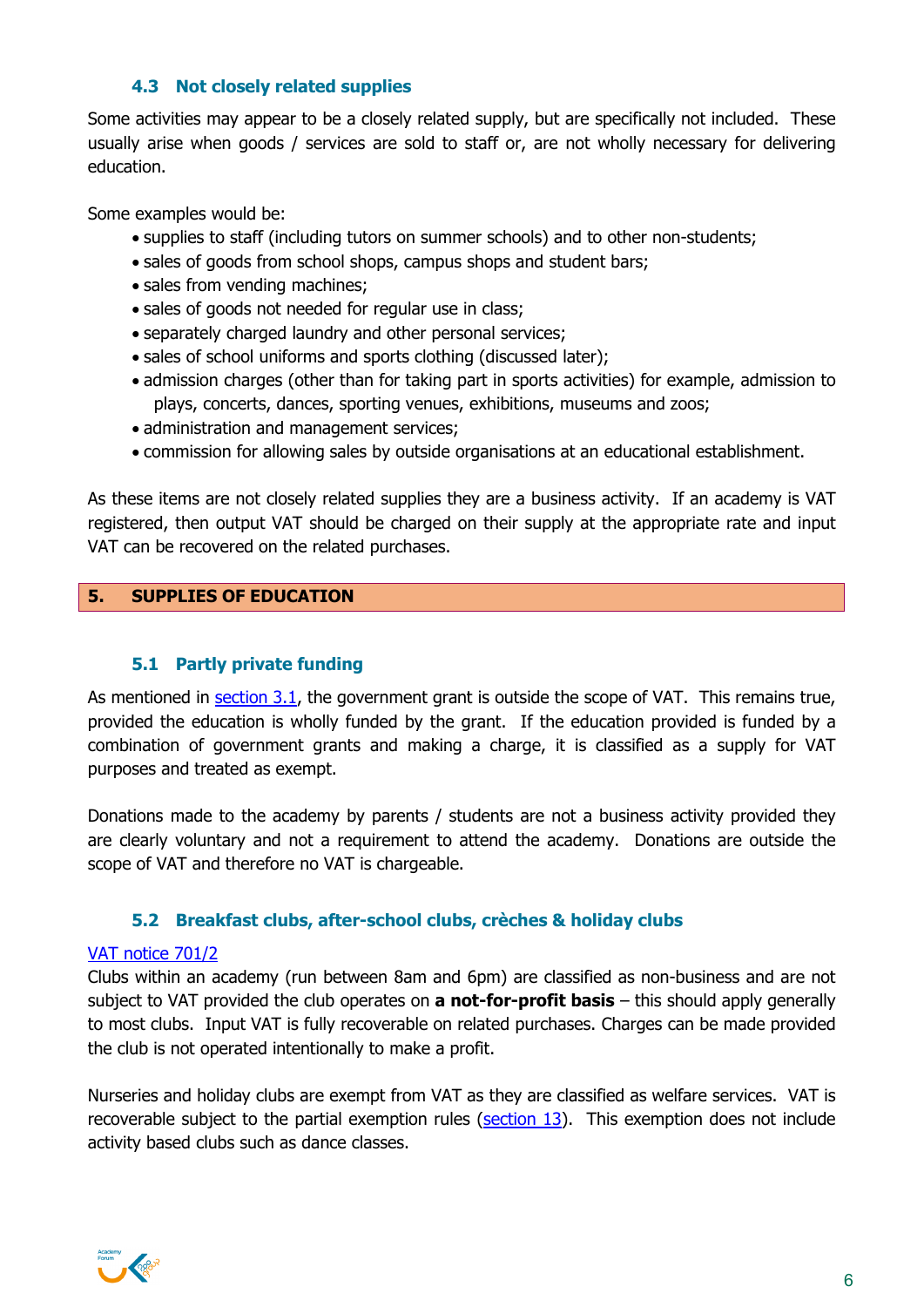## **5.3 Adult Education**

The provision of adult education classes will be an exempt business activity.

## **5.4 School uniforms**

#### VAT notice 714

School uniforms are a taxable supply. Whether they are zero rated or standard rated depends on the criteria listed below. Output VAT must be charged on the sale at the appropriate rate, and all associated input VAT can be reclaimed.

There is a VAT relief that allows clothing to be zero-rated provided they meet the following criteria:

- it must be an article of clothing or footwear;
- it must not be made of fur;
- it must be designed for young children, and
- it must only be suitable for young children.

The definition of "young children" is ambiguous. HMRC uses a variety of measures including clothing size and age (ref VAT notice 714 section 4.2). As a guide this applies to children up to 14 years old, therefore all primary academies will fall into the zero-rated category. If the above criteria are met and zero-rating applies, no VAT needs to be included on the sale of the clothing, and all associated input VAT can be reclaimed.

## **5.5 School photographs**

VAT notice 701/30

There are two ways that photographs can be supplied to the academy.

## **5.5.1 Photographs supplied direct to the students**

The photographs can be supplied directly to the student from the photographer. In this case there is no VAT to be accounted for by the academy on the photographs themselves as no supply is made by the academy.

If any commission is received from the photography company, then VAT at the standard rate should be accounted for.

## **5.5.2 Photographs supplied to the academy who then charge the students**

This is a business activity and is therefore standard rated for VAT purposes. Input VAT should be recovered on the purchase of the photos, and output VAT charged on the sale of the photos to the students.

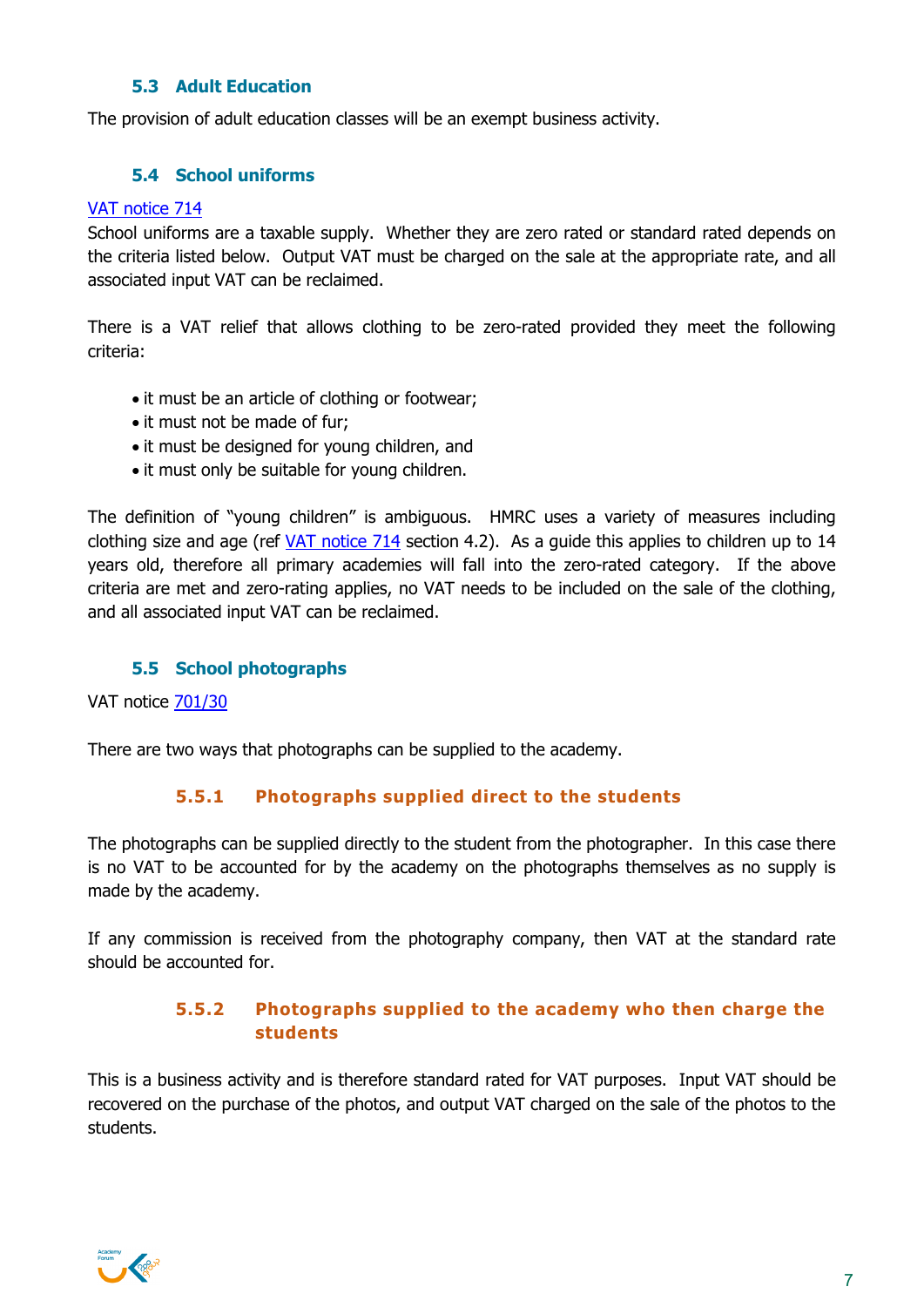## **5.6 School trips**

Where a school trip is for educational purposes then the input VAT may be reclaimable, and no output VAT should be charged as this would be a closely related non-business supply. Where the trip is abroad, professional advice should always be sought on how to treat the transactions. The overseas VAT rules are complex and trying to correct a mistake after it has been made with foreign VAT can be an expensive and time consuming process.

## **5.6.1 Travel companies**

Where a trip is arranged through a travel company, the Tour Operators Margin Scheme is likely to apply on their supply to you. As a result of this scheme no input VAT can be recovered on school trips organised through a tour operator as the VAT is not identified separately on the supply from the tour operator. The total cost from the travel agent is the cost to the academy.

#### **6. CATERING**

Catering is defined as any supply of food for consumption on the premises on which it is supplied, or any supply of hot food for consumption off premises.

#### **6.1 Supplies to pupils**

When an academy provides school meals to students, they are classified as a closely related supply (section 4). If the supply of education is non-business (which is almost always the case with academies) the supply of catering is also non-business, provided it is made **at or below cost** by the academy. Provided these conditions are met, output VAT does not need to be charged and input VAT can be recovered on the related purchases.

This applies to anything provided by way of catering and includes lunchtime meals and break time snacks from the canteen or other catering outlet (but not vending machines).

If a profit is made on the catering, then a business activity is taking place, therefore output VAT should be charged on the sale of food and input VAT can be recovered on the related purchases.

## **6.2 Supplies to staff and visitors**

If catering is supplied for staff or visitors (excluding visiting students as they come under the rules in section 6.1 above) output VAT must be accounted for as they are specifically not a closely related supply (section 4.1). Input VAT is recoverable in this situation. If the Academy is not VAT registered, then the input VAT claim should be adjusted to reflect the costs relating to these business supplies.

It can be somewhat impractical to account for these supplies separately; therefore, you are allowed to apportion takings on a fair and reasonable basis. Input VAT would be recoverable in full.

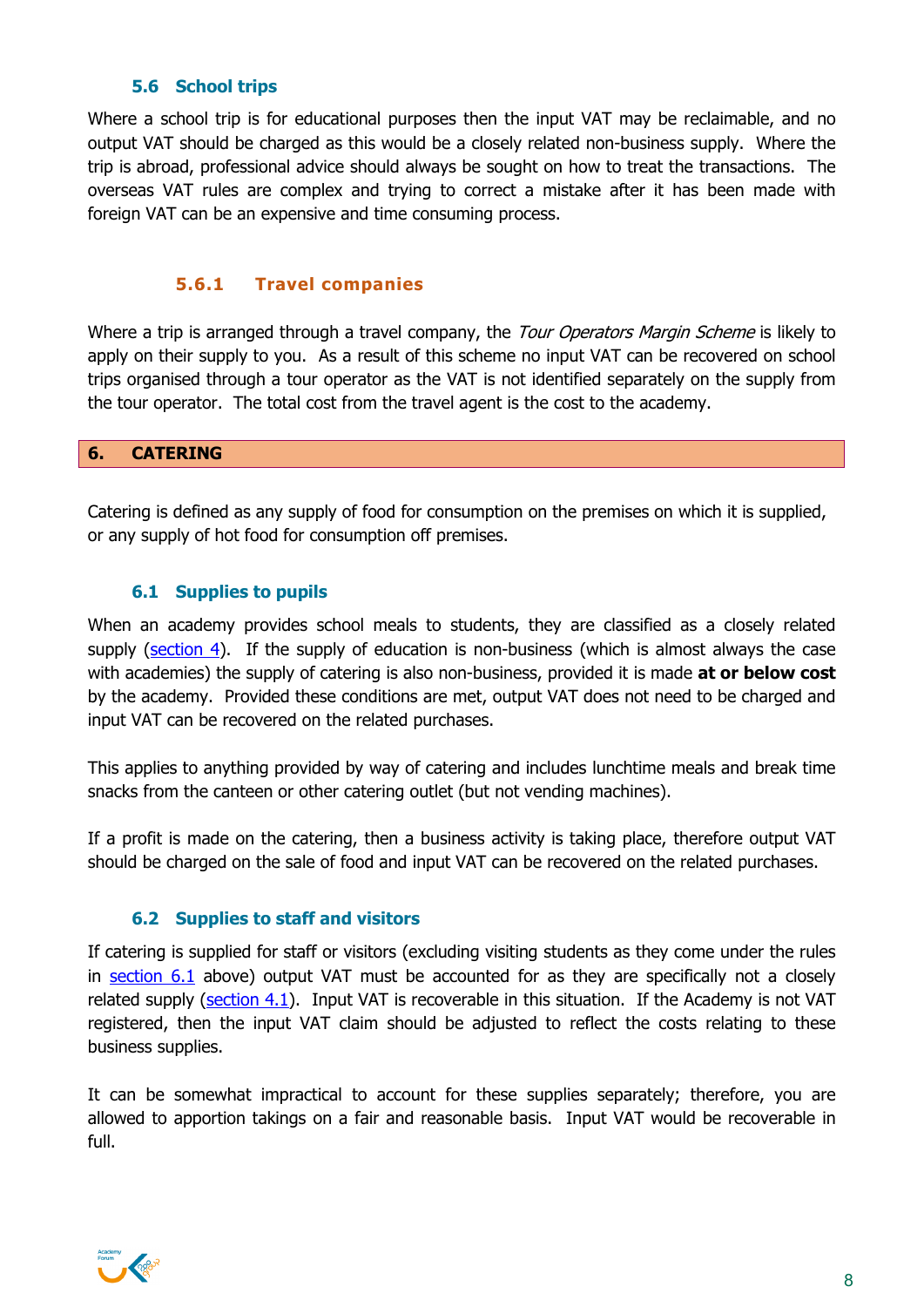### **6.3 Catering contractors**

If you have a catering contractor running catering facilities on site and selling direct to the pupil or staff, the contractor should be charging VAT on all of their sales as they are running the catering as a business activity, which is not aligned to the Academy's non-business education. There is no VAT reporting issue here for academies unless the catering company pays a commission.

Many catering contractors may be classified as agents meaning that the Academy is responsible for the sales to the customer (i.e. pupils, staff or visitors). This means the majority of the income is non-business and therefore that no VAT needs to be charged to pupils, however the supply of staff meals is Standard Rated, such that VAT should be charged if the Academy is VAT registered or some input VAT not claimed if the VAT 126 reclaim form is applicable. In this scenario the Academy must recognise the full income from the customer and then account for the purchase invoices and costs from the catering contractor in their accounting records.

#### **6.4 Tuck shops**

If the supply of education is non-business, as in the case of an academy, the supply of catering will also be non-business for the students, provided that the **food and drink is supplied at or below cost**. This applies to school meals (section 6.1) as well as tuck shops. Therefore, VAT should not be charged on sales, but input VAT can be recovered on associated purchases.

If the supply is made **above cost**, a taxable supply is made and output VAT should be charged, as well as reclaiming input VAT on the associated purchases.

#### **7. SUPPLIES OF STAFF AND STAFF SERVICES**

This is a complicated area, ordinarily a supply of staff or administrative of management services is standard rated, however there may be circumstances in which this will not be the case. HMRC are yet to provide detailed guidance specific to academies in this area. Given the potential complexities professional advice should be sought whenever in doubt.

#### **7.1 Supplies of services**

## **7.1.1 Supply of secretarial, administrative or financial management services**

This supply would ordinarily be standard rated, non VAT registered businesses should be conscious that this type of supply does mean taxable supplies may exceed the VAT registration threshold.

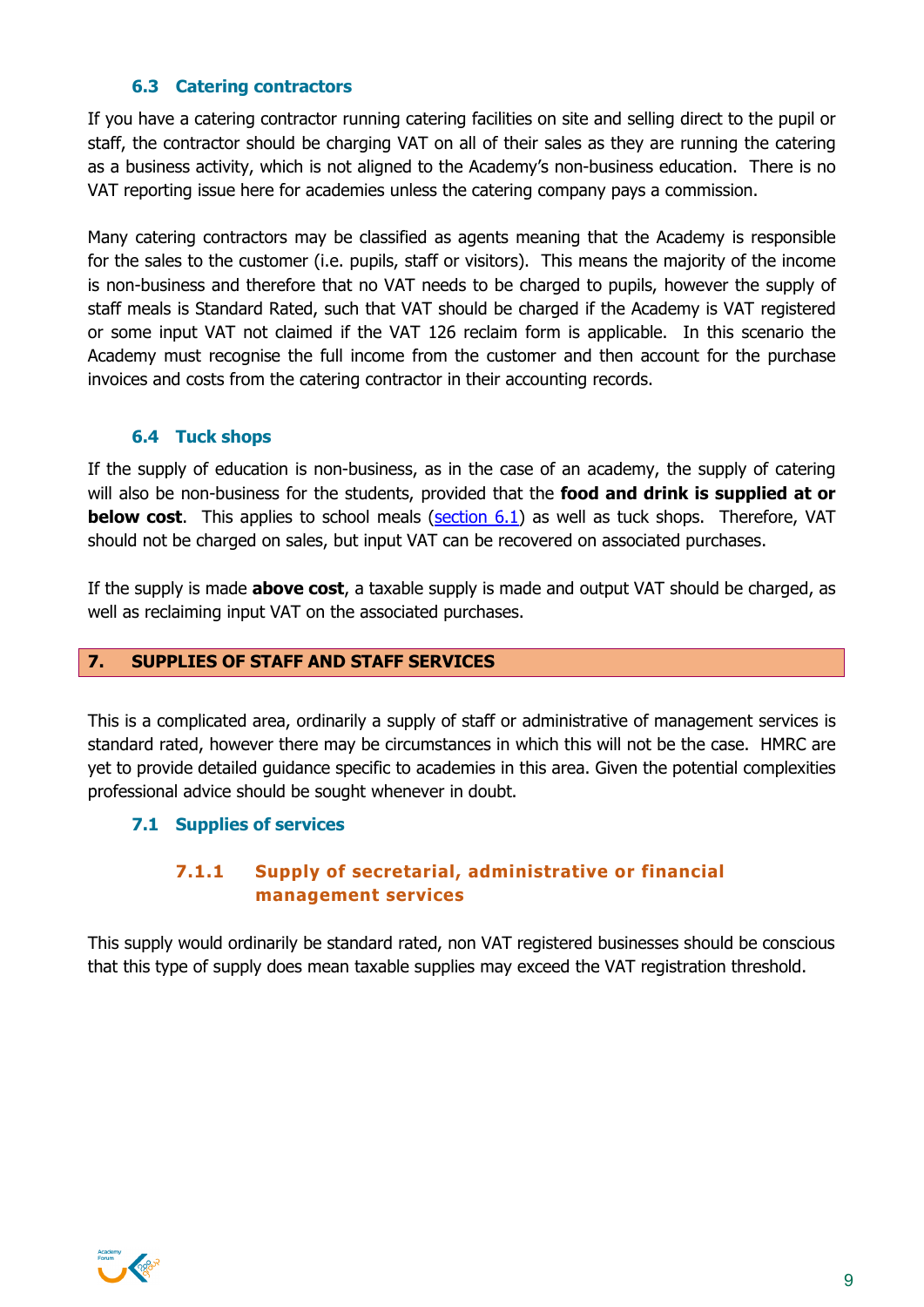## **7.1.2 Supply of support services**

The provision of support services by an academy to another school may be standard rated, but has the potential to be exempt under the Examination Services provision. A distinction is made where the services are provided by specialists in the educational and training fields.

Accordingly rescue services and most headteacher consultancy services will be exempt. VAT registered academies will need to consider the effect on the partial exemption calculations.

## **7.2 Supplies of staff**

## **7.2.1 Supply of teacher or classroom assistant**

A supply of staff is deemed to be made if a contractually employed member of staff (i.e. not a supply teacher) is provided to another organisation for consideration. The member of staff would not be employed by the recipient but they come under the recipients' direction.

Ordinarily this would be a standard rated supply of staff, however HMRC confirm in their manuals that the supply of teaching staff from one eligible body to another qualifies as a supply of education in its own right and is exempt. This includes the supply of classroom assistants, but be aware that input VAT may be restricted based on the partial exemption calculations.

## **7.2.2 Supplies between charities**

It is possible for the secondment of staff to be outside of the scope for VAT if the employee is only engaged in non-business activities in both the supplying and engaging charity **and** if the payments made do not exceed their normal remuneration.

This outside the scope of VAT supply is likely to be the most beneficial route for most academies.

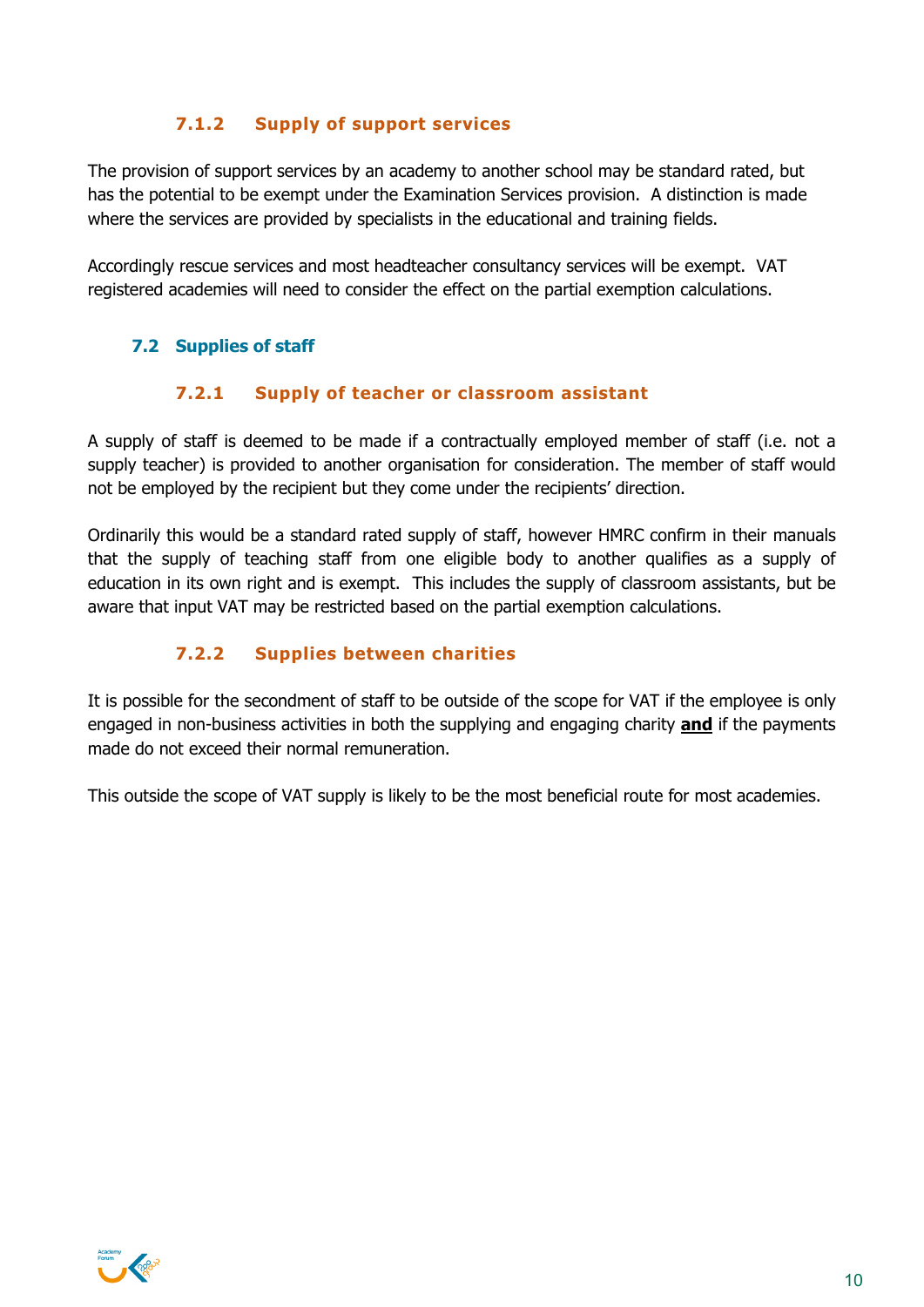#### **8. LETTING ACTIVITIES**

#### **8.1 Sports facilities**

Premises are classified as sports facilities if they are designed or adapted for playing any sport or taking part in any physical recreation and include the following:

- swimming pools
- astroturf pitches
- dance studios
- football pitches
- school halls
- gymnasiums

Under HMRC's definition, each individual pitch or court is a separate sports facility. This becomes very important when deciding on the correct VAT treatment.

If you let facilities for playing any sport or taking part in any physical recreation, then your supply is normally standard-rated and output VAT needs to be charged to the customer. There are exceptions to this rule and these are explained below:

## **8.1.1 Block bookings**

#### VAT notice 742

If the facilities are let for over 24 hours to the same club and they have exclusive control of the facility for the duration of the let, then the supply is exempt and no output VAT should be charged.

If the facilities are let for a series of sessions then again this may qualify as an exempt supply, however there are numerous conditions that need to be met, the most important being:

- 1. At least 10 sessions must be booked.
- 2. The interval between sessions must be no more than 14 days.
- 3. It must be paid for as a whole.
- 4. The person to whom the facilities are let has exclusive use of them during the sessions.

There is therefore a significant benefit for clubs to book a series of sessions as opposed to single sessions as the academy can may not have to charge VAT for these longer bookings.

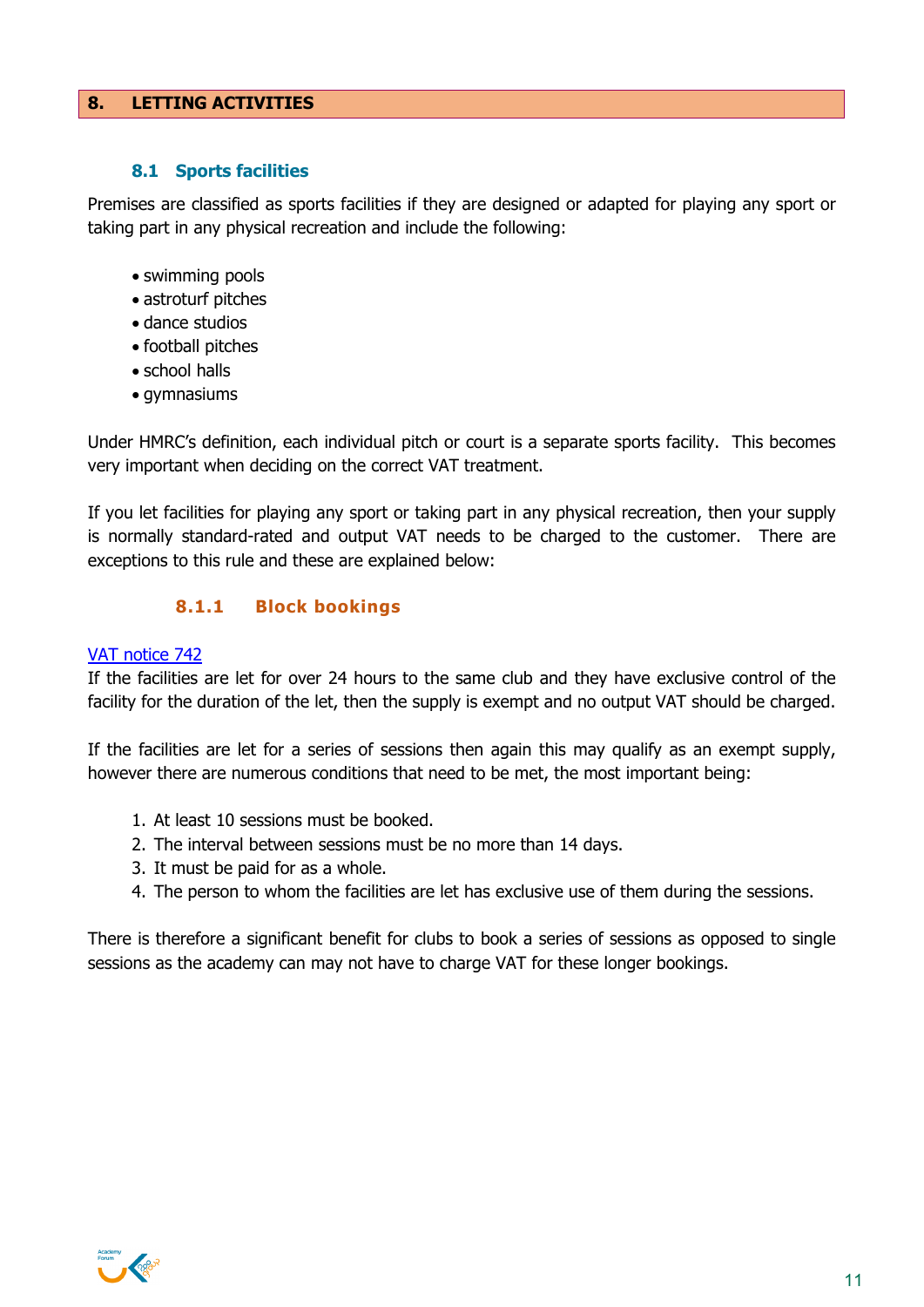## **8.1.2 Sporting services provided by Non-profit making bodies**

#### VAT notice 701/45

Where an academy provides sporting services to 'individuals' this income could be exempt from VAT, but only where any profit made from the activities is devoted to the purposes of the Academy.

'Individuals' includes family groups, informal groups (where one individual makes a booking on behalf of a group) and corporate persons or unincorporated associations provided that the supplies are closely linked and essential to sport which includes the provision of a playing area (e.g. court, pitch or green fees).

It is therefore likely that most sporting lets by an academy are exempt from VAT. Please note this exemption specifically excludes Local Authorities and may be the subject of change in future.

Academies with trading subsidiaries limited by shares would not be granted the non-profit making charitable status for this specific exemption, however the block bookings exemption would still apply.

#### **8.2 Swimming Lessons**

Where a charge is made to students for swimming lessons, the supply should be treated as an educational non-business activity, therefore no output VAT need be charged and all associated input VAT can be reclaimed. It is not sufficient to say that there is an instructor present in the pool (e.g. as a lifeguard). The legislation specifically requires that the classes are led by an instructor rather than merely supervised.

Any spectators' admission charges would be a standard rated supply.

## **8.3 Meeting Rooms**

If you hire out a room for a meeting then it is generally an exempt supply, this can include where a room is let out for birthday parties and other similar functions. You can also serve minimal refreshments such as tea, coffee and biscuits and this will also be treated as exempt. No output VAT should be charged, and any related input VAT would not normally be recoverable subject to the partial exemption rules (section 13).

If the meeting room is provided with substantial refreshments, such as a meal or buffet, the catering element would be treated as a separate standard rated supply and output VAT should be charged. Any associated input VAT would then be recoverable in full. If a single 24-hour conference rate is charged for all services, then the entire supply would be taxable at the standard rate and any input VAT would be recoverable as well.

If an academy has "Opted to Tax" a building from which a meeting room is then let, then the income from that let would automatically be subject to VAT at the standard rate regardless of any exemptions mentioned above. All input VAT would then also be fully recoverable.

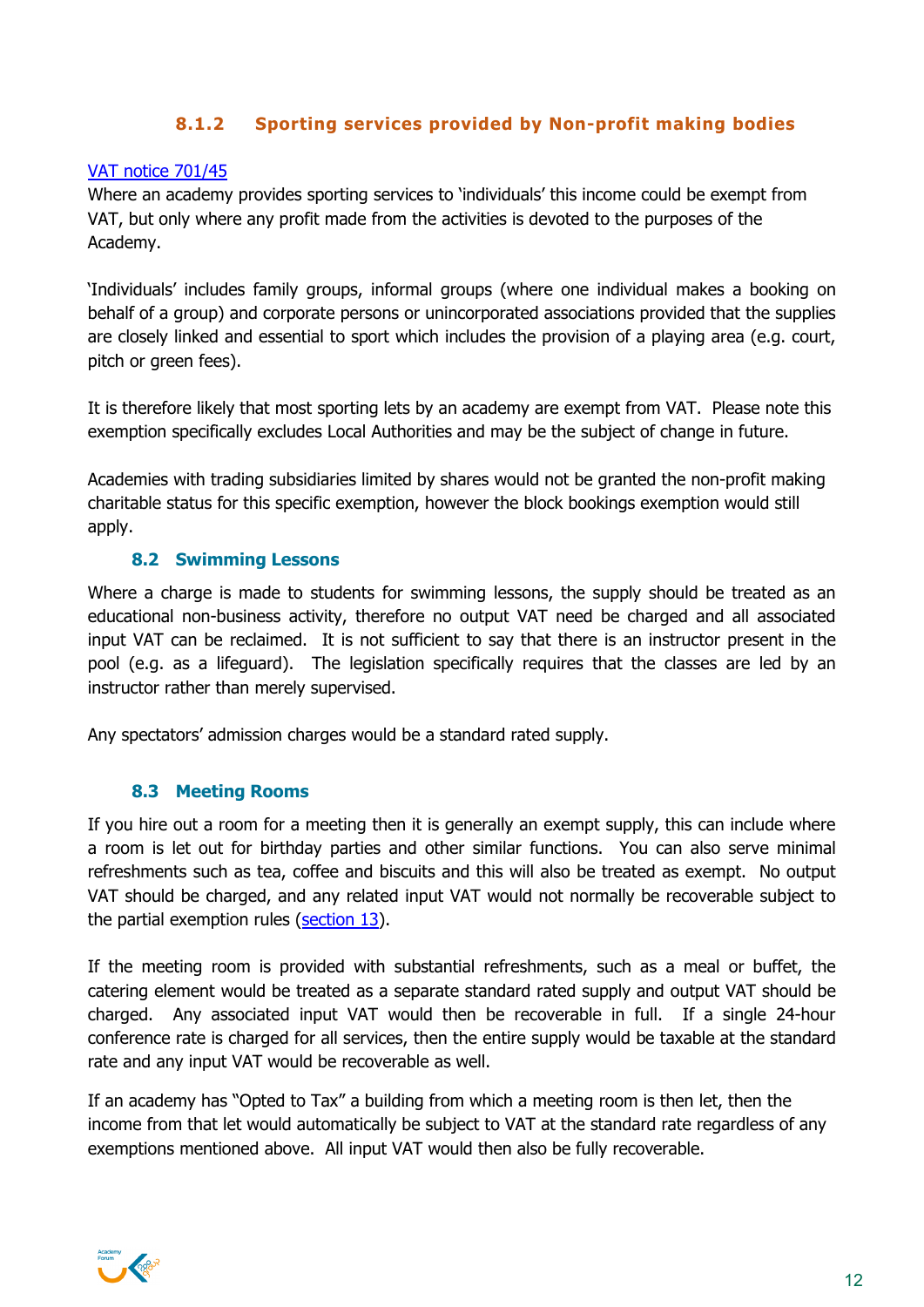#### **9. FUNDRAISING EVENTS**

#### VATA 1994 Sch 9 Gp 12 Note 4

Fundraising events are usually run by charities to generate income for future projects. Academy schools are classified as exempt charities (a charity for all intents and purposes, but not required to be registered or regulated by the Charity Commission) thereby giving them a relief to facilitate VAT exempt fundraising events.

A fundraising event is an event clearly organised and promoted primarily to raise money for the benefit of the charity or qualifying body. People attending or participating in the event must be aware of its primary fundraising purpose, otherwise it cannot be classified as a fundraising event i.e. social events that make a profit do not qualify for exemption. Provided these conditions are met, the event, its income and expenditure will be classified as exempt.

When more than 15 fundraising events are held within a single accounting year, at the same location (i.e. the academy grounds), then these would not be classified as exempt and VAT should be charged at the appropriate rate. This twelve-month rule resets at the beginning of each accounting year (typically  $1<sup>st</sup>$  September).

However, goods that are normally zero-rated, such as brochures, books, childrens' clothing etc., can still be zero-rated even when sold at a qualifying event. This means that if you are VAT registered you can recover the VAT you pay out on purchases relating to those zero-rated sales.

## **9.1 Admission to plays & concerts**

#### VATA 1994 Sch 9 Gp 13

Admission charges to theatrical, musical or choreographic performances of a cultural nature may be exempt from VAT provided the following three conditions are met:

- 1. The entity must be a non-profit making organisation;
- 2. Any surplus made must be applied to the continuance or improvement of the facilities, or applied in connection with the making of related cultural supplies;
- 3. The entity must be managed and administered on an essentially voluntary basis and by people who have no direct or indirect financial interest in the activities of the body.

If the above conditions are met, then the supply is exempt, no VAT should be charged on the admission fee and no input VAT can be recovered on associated costs, subject to the partial exemption rules (section 13).

Where an academy puts on performances that do not fall into one of the above categories (e.g. fashion shows) then VAT should be charged on the admission fee at the standard rate, and any associated input VAT can be recovered.

Programmes that are printed for the event would normally be a zero rated supply, therefore no VAT should be charged on their sale and all input VAT can be reclaimed on the printing cost (the printer should not charge VAT on the initial sale if you tell them you are a charity).

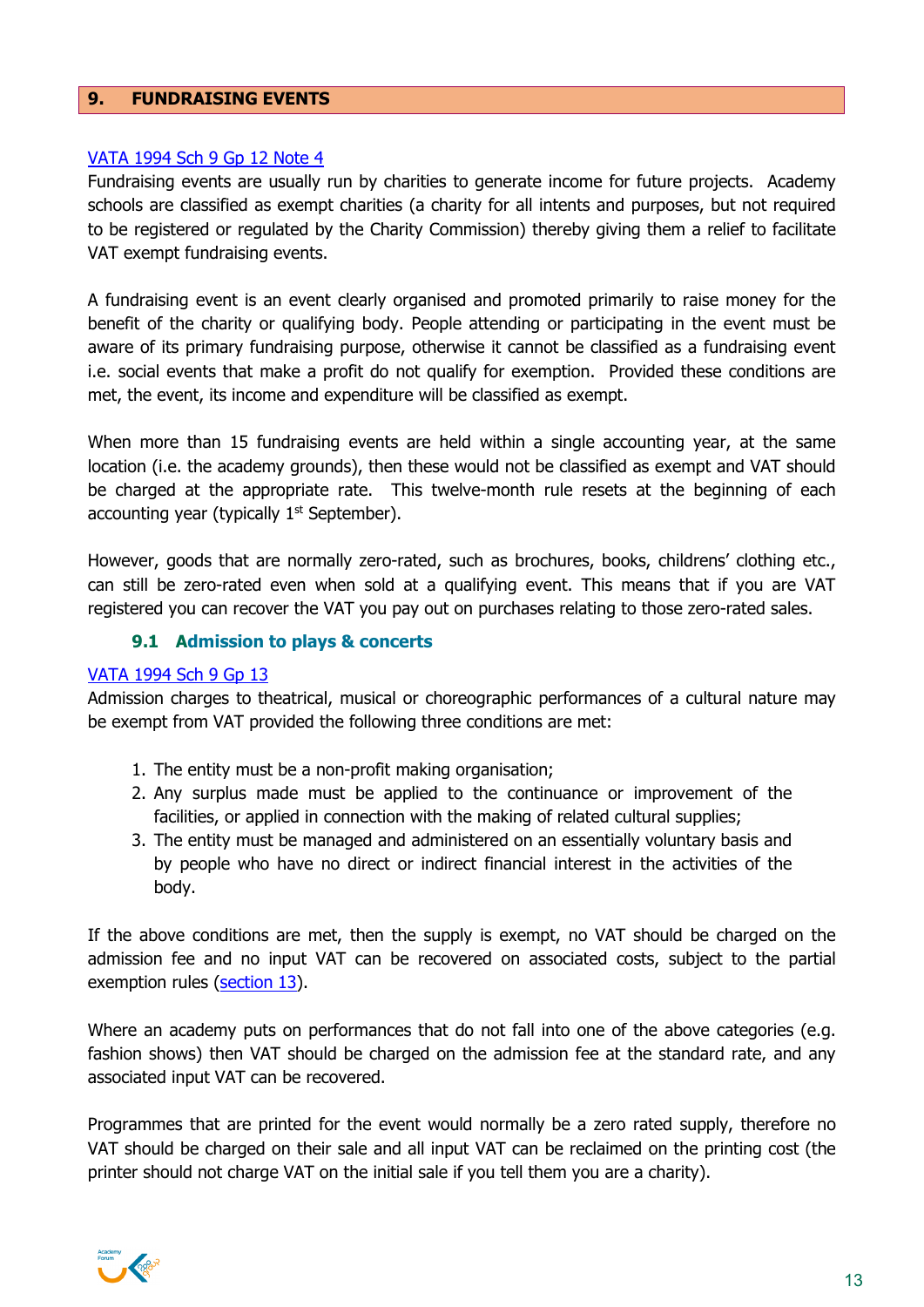#### **10. BUILDING WORK**

Most building work is typically standard rated, however there are some exceptions. Below are some typical examples.

Land and buildings is a complex area of VAT and professional advice should always be sought.

#### **10.1 Residential accommodation for students**

Construction of a new residential building or carrying out an approved alteration to a listed building which will be used as residential accommodation for students can be zero-rated, VAT would not be charged to you on construction and input VAT should be recoverable on all related non-business expenses (repairs etc.).

The zero rating above applies where it will be used "solely" as residential accommodation. The definition of "solely" is 95% and this can be calculated on a reasonable basis. There is therefore scope for a small amount of secondary use for the building without the zero-rating being affected.

#### **10.2 New buildings & repairs**

The construction of buildings for a "relevant charitable use" may also be zero rated and VAT should not be charged on the bulk of the building. The building must be used "solely" (95% rule) for this relevant charitable purpose (If the building is frequently let out for a charge (even if not for profit) then the building may not be eligible for zero-rating but the VAT incurred may be recoverable in part (see  $10.3$  below)

The construction of an "annexe" can also be zero rated in certain circumstances, whereas an "extension" is normally standard rated. There is scope for planning around this rule to avoid paying VAT unnecessarily.

If, at any point within 10 years of the construction of a zero rated building, the building ceases to be used "solely" for a qualifying purpose then VAT is potentially payable for the remainder of the 10-year period. Professional advice should be sought on this area if you think it applies to you.

Repairs are standard rated across the board. This does include listed buildings although there are allowances available in specific circumstances where the repair is an approved alteration.

#### **10.3 Capital Goods Scheme**

If a new building is constructed  $(>=E250,000$  net of VAT) and is intended to be partly used for making exempt supplies, then only a proportion of the input VAT is recoverable. If, over the first 10 years of the building's life, the proportion of exempt supply of the building changes, then a VAT adjustment may be necessary.

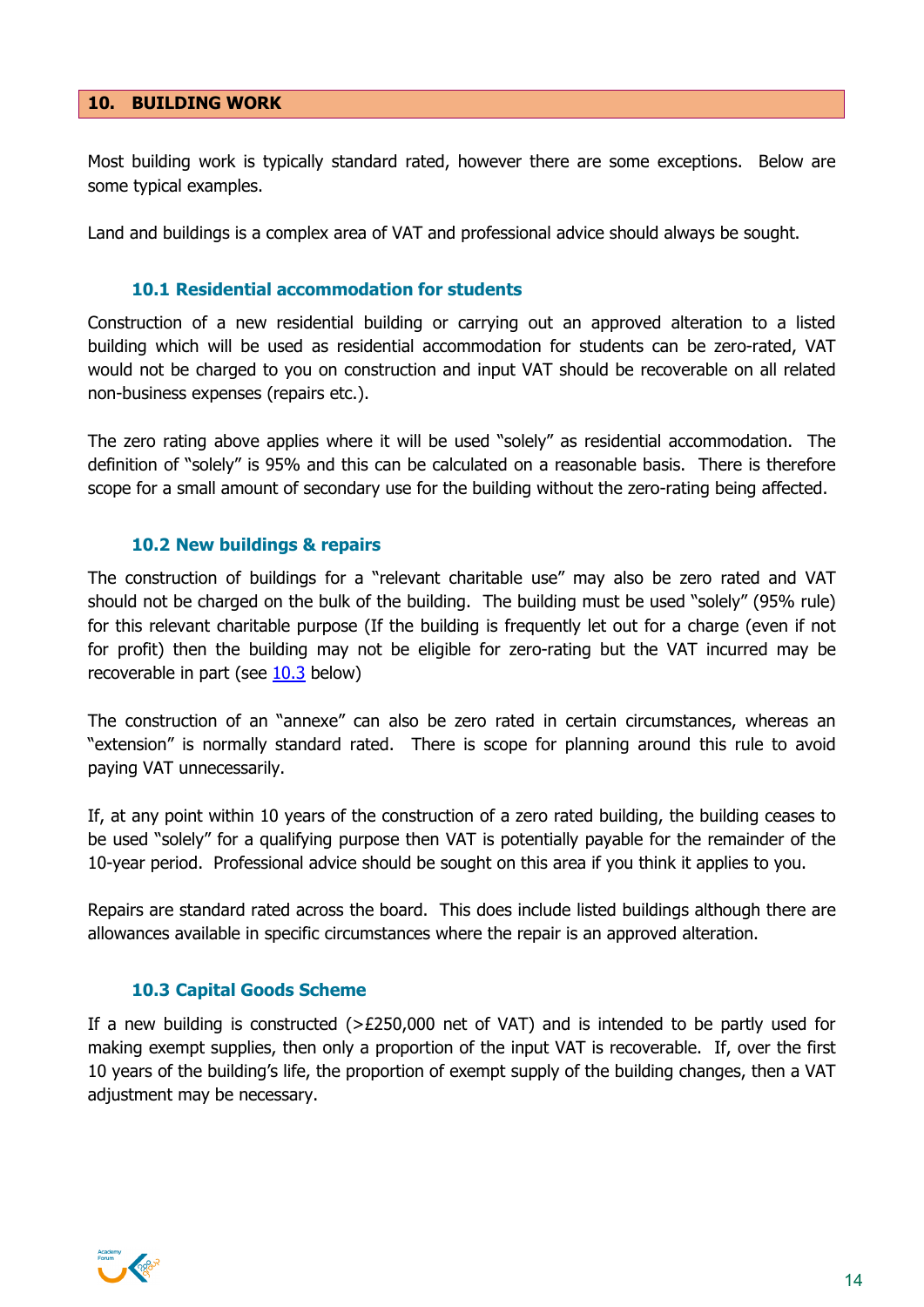#### **11. SUPPLIES OF FUEL & POWER**

If the power supplied to the academy is used primarily (60% or more) for non-business activities, then you should receive all of the supply at the reduced rate of VAT (5%).

#### **12. MULTI ACADEMY TRUSTS**

Where a number of academies are run by a single trust, the Trust is the legal entity required to register for VAT. The implications are that there will be one single VAT return, one partial exemption calculation and an increased chance that taxable supplies will exceed the VAT registration threshold, although we are aware of circumstances where each academy continues to submit a VAT126 form currently.

Transactions between participating academies within the Trust can be ignored as intra VAT registration transactions.

Partial Exemption attribution is likely to be more challenging, given the makeup of each Trust, so thought to agreeing a special method should be considered.

#### **13. PARTIAL EXEMPTION**

Input VAT relating directly to taxable activities is always recoverable. Input VAT directly attributable to exempt activities is not normally recoverable. Where an academy makes both taxable and exempt supplies there will also be residual input VAT (incurred on overheads relating to all the activities) which therefore relates to both taxable and exempt activities.

Where this is the case the academy will fall under the partial exemption rules, which involves complicated calculations to ensure that the correct input VAT is reclaimed.

There is however a de-minimis limit where the exempt input VAT can be recovered in full as long as certain criteria are met. This is generally where the total value of exempt input tax is not more than:

- £625 per month on average; **and**
- half of your total input tax in the relevant period.

There are other methods to calculating de-minimis and partial exemption rates.

Partial exemption rules are very complicated and professional advice should be sought to discuss your specific circumstances.

UK200Group Academy Forum members are available to assist with partial exemption methods and calculations.